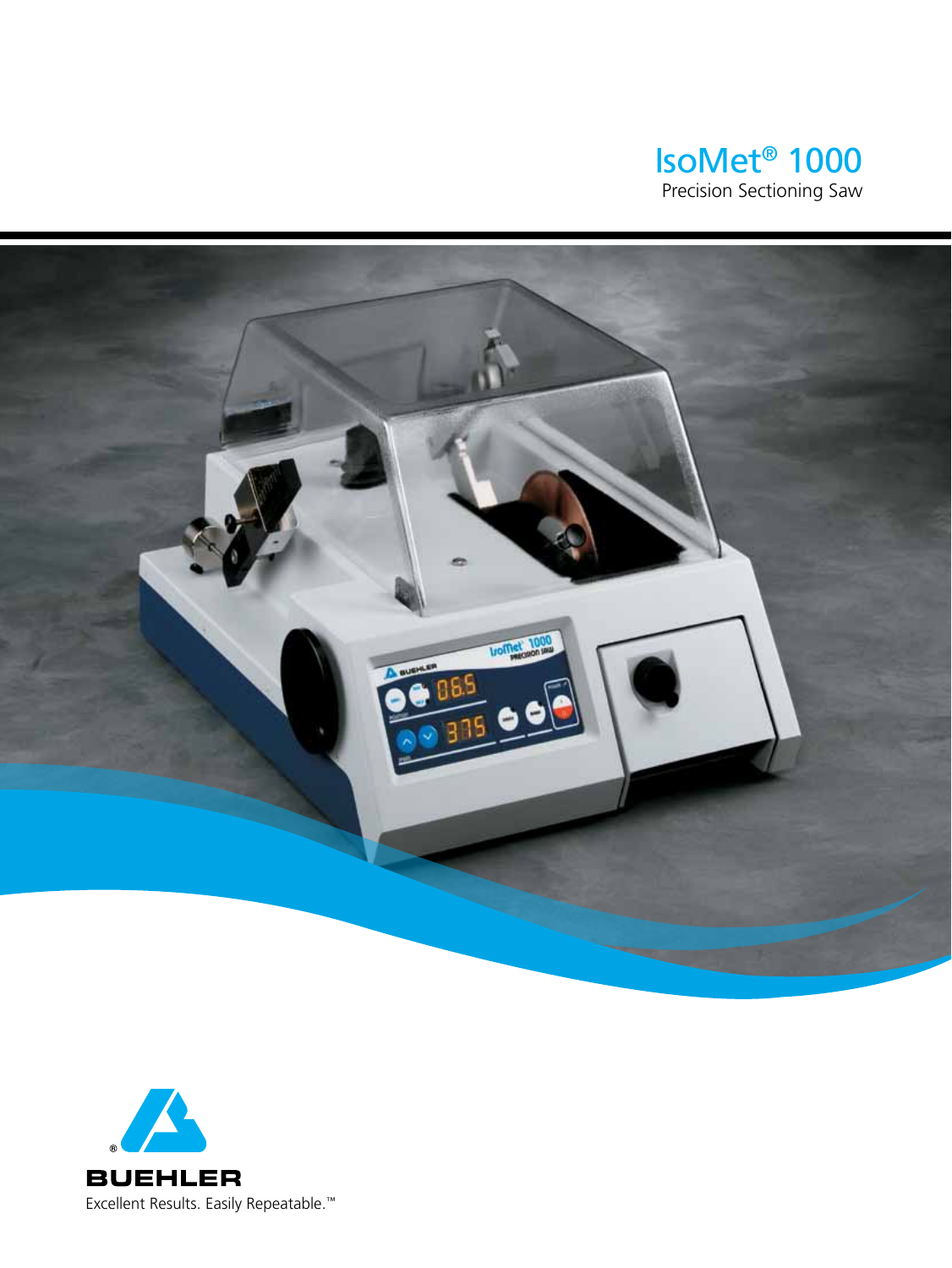# Precision Sectioning Made Easy



*IsoMet® 1000 Precision Saw with optional fixturing accessories*

The first step to quality sample preparation is selecting the proper cutting method, one that will not introduce structural damage or defects to the area under analysis. The IsoMet® 1000 Precision Saw was designed for today's material analyst who demands sample integrity and rapid sectioning capabilities. This saw quickly sections a broad range of materials including:

- Metals Plastics Biomaterials
- Mineral Ceramics Composites
- Rocks Electronic Components

### **Quality Sections**

A wide selection of chucks, fixtures, goniometers and rotating vises guarantee the proper fixturing of samples. The gravity feed loading design will not "force feed" the sample into the diamond wafering blade, minimizing sample deformation.

This design allows the IsoMet® 1000 to achieve an as-cut surface which is as free as possible of damage and distortion.

The IsoMet® 1000 can be set to turn itself off at a predetermined cutting depth or at the completion of the section.

### **Accessories Increase Versatility**

The IsoMet® 1000 can be equipped with an optional rotating chuck which effectively reduces the blade-sample contact area and frictional heat for quickly sectioning hard materials. This accessory will dramatically reduce sectioning time.

When sample size prohibits the use of standard chucks, the optional cutting table can be installed for manually sectioning or trimming biomaterials or electronic components.

Improved cutting performance is achieved by selecting the proper wafering blade for the material. Buehler's application-specific wafering blade match the material cutting needs to provide both minimal sectioning time and sample deformation.

# **Fully Enclosed Cutting**

The IsoMet® 1000's cutting compartment is fully enclosed. The transparent cutting hood can be removed and replaced with the accessory Table Saw Attachment when sectioning larger samples that require a greater clearance.

The removable coolant tray is accessible from the front of the machine for fast cleaning and easy retrieval of cut samples. The coolant tray also incorporates the blade dressing device which rapidly dresses the diamond wheel while sample sectioning continues.

The IsoMet® 1000 Precision Sectioning Saw offers increased versatility and power for sectioning today's advanced materials.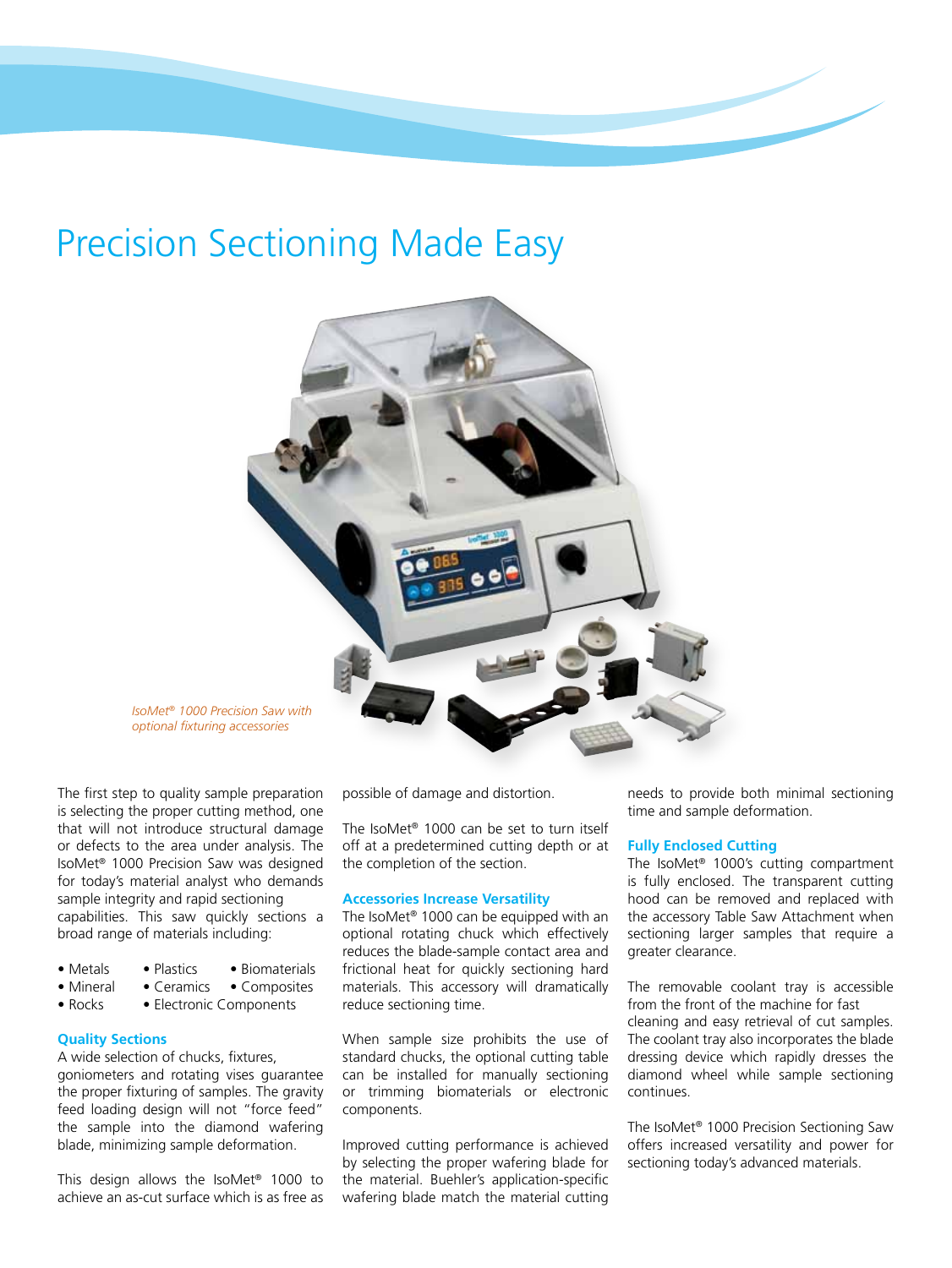

*The 11-2181 Rotating/Ocsillating Chuck Accessory is available for sectioning difficult materials.*



*Weight arm and micrometer controls are conveniently located outside the cutting compartment.*



*The 11-2482 Fastener Chuck makes longitudinal bolt sections easy.*



*11-2484 Glass Slide Chuck holds petrographic samples for resectioning*



*Membran touch-pad control panel and LED display allow operators to quickly set cutting parameters.*





*Dressing chuck is conveniently located within the coolant tray.*



*The 11-2182 Table Saw Attachment effectively sections or trims printed circuit boards or larger samples.*